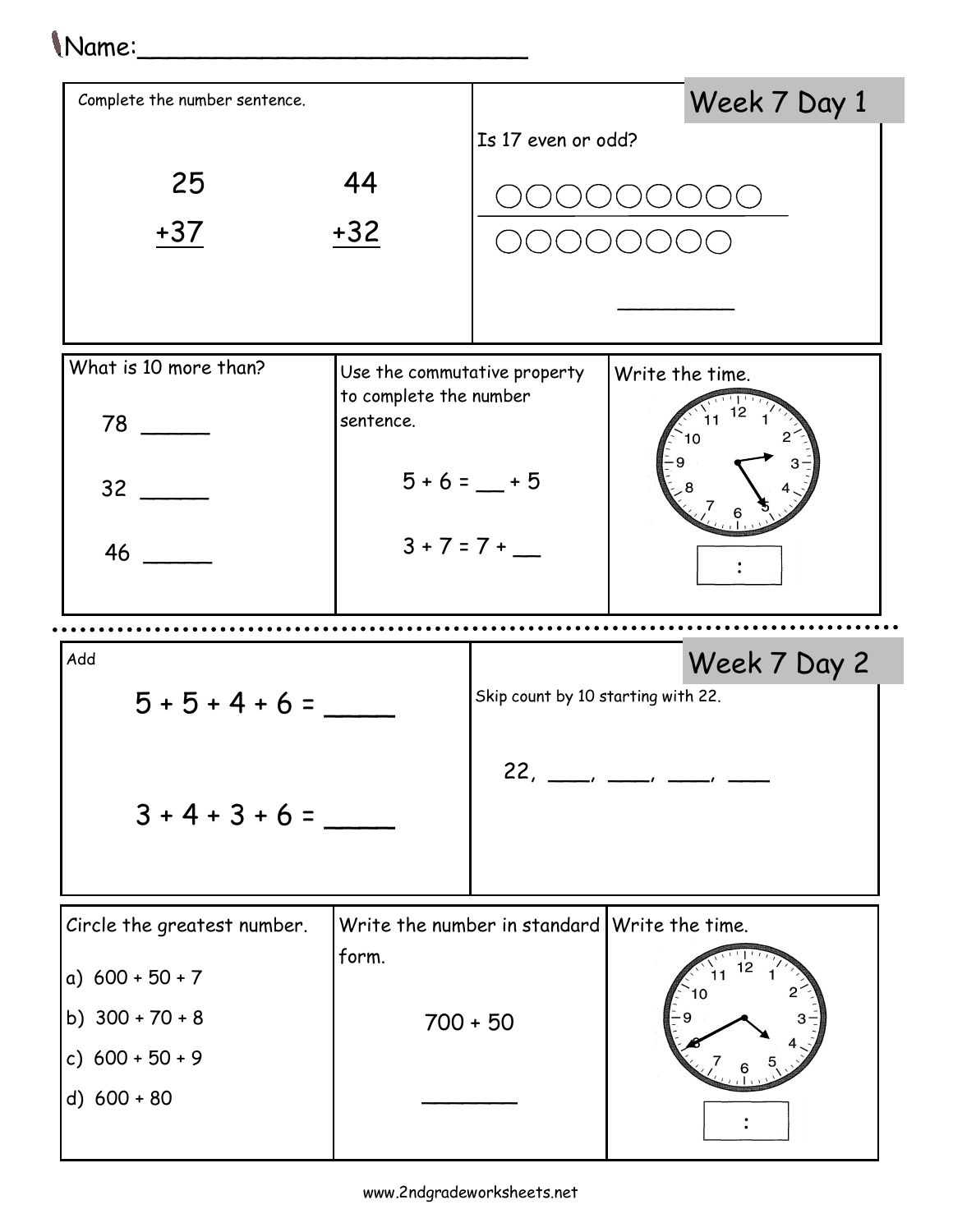## $\bigwedge$ Name: